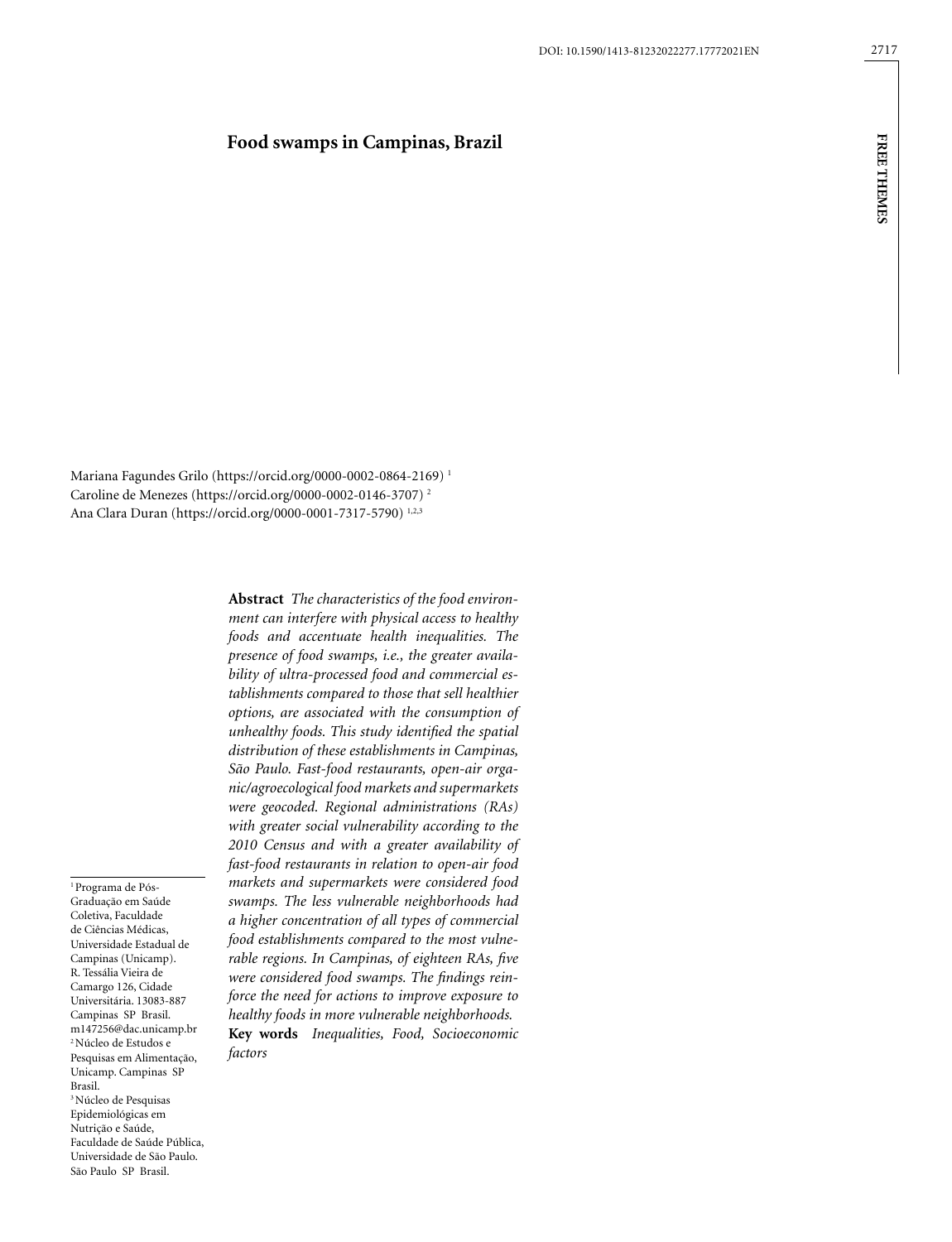# **Introduction**

The physical, economic, political and sociocultural contexts that constitute the food environment have the ability to influence the population's acquisition, preparation and consumption of food. They are inserted in contexts, such as race, income, education, and the location, number and type of commercial food establishments<sup>1,2</sup>.

The inequity in the location of commercial food establishments, combined with social, economic and residential segregation, contributes to health inequalities in several countries, including Brazil<sup>3-7</sup>. The unequal availability of locations that sell fresh and minimally processed foods is potentially one of the mechanisms that explains the higher prevalence of obesity and type 2 diabetes in more vulnerable population groups $8-10$ .

Regions with difficult access to fresh foods and minimally processed foods at affordable prices are known as "food deserts"<sup>11</sup>, while socioeconomically vulnerable regions with a preponderance of establishments selling ultra-processed foods in relation to the number of establishments selling fresh and minimally processed foods can be considered "food swamps"12,13. The presence of food swamps has been associated with higher rates of obesity than the so-called food deserts<sup>13</sup>. These concepts seek to quantify the access to fresh and minimally processed foods in urban centers and help in the planning and formulation of measures aimed at combating the inequalities of access to these foods<sup>14</sup>.

The use of the term "food apartheid" highlights inequalities in access to healthy foods as a symptom of the presence of social injustices such as poverty, racism and other forms of discrimination that lead to unequal allocation of resources<sup>15</sup>. The lack of availability of fresh and minimally processed foods and greater exposure to ultra-processed foods affect individuals of all colors and races, but black and brown populations are disproportionately affected<sup>15</sup>. Communities with predominantly white individuals are more likely to have greater availability of fresh and minimally processed foods with affordable prices compared to communities with predominantly black and brown populations<sup>12</sup>.

In Brazil, where ethnic minorities have a lower average income than whites<sup>16</sup>, supermarkets<sup>17</sup> and establishments that sell a greater amount of fresh and minimally processed foods<sup>18</sup> are more frequently found in the richest regions. Residents living in regions with a higher concentration of establishments that sell fresh and minimally processed foods have a more frequent consumption of these foods compared to those who live farther away17,19,20.

Healthy eating environments contribute to the maintenance of eating habits consistent with the recommendations of the Food Guide for the Brazilian Population<sup>21</sup>. As the most recent data from the 2017/2018 Family Budget Survey show, there has been an increase in the consumption of food from outside the home in the poorest regions of the country, such as Northeast<sup>22</sup>, which may represent a greater demand for ready meals, and consequently, an increase in the number of eating establishments, such as fast-food restaurants $23$ .

The mapping of the distribution of commercial food establishments and the identification of regions of the city that can be considered food swamps allow us to better characterize the food environment, describe the presence of a potential food apartheid, and inform interventions and public policies that help to correct possible inequalities. The objective of the present study was to map the distribution of commercial food establishments and to determine if and where food swamps are located in the municipality of Campinas, São Paulo, Brazil.

### **Methods**

An ecological study was conducted in the municipality of Campinas, São Paulo, Brazil, which is the headquarters of the metropolitan region of Campinas, one of the ten largest regions in the country with a population of 3.2 million inhabitants<sup>24</sup>. The Gross Domestic Product of Campinas is the 3rd largest in the state and the 14th largest in the country, showing the economic importance of the region at the state and federal  $levels^{25}$ .

### **Identification of commercial food establishments**

To evaluate the geographic distribution of establishments that sell food in the municipality of Campinas, three types of establishments were identified according to the products mostly sold: i) fast-food restaurants, where the sale of ultra-processed foods predominates<sup>26</sup>, ii) open-air organic/agroecological food markets, characterized by the sale of fresh and minimally processed products<sup>27,28</sup>, and iii) supermarkets, considered mixed establishments because they offer both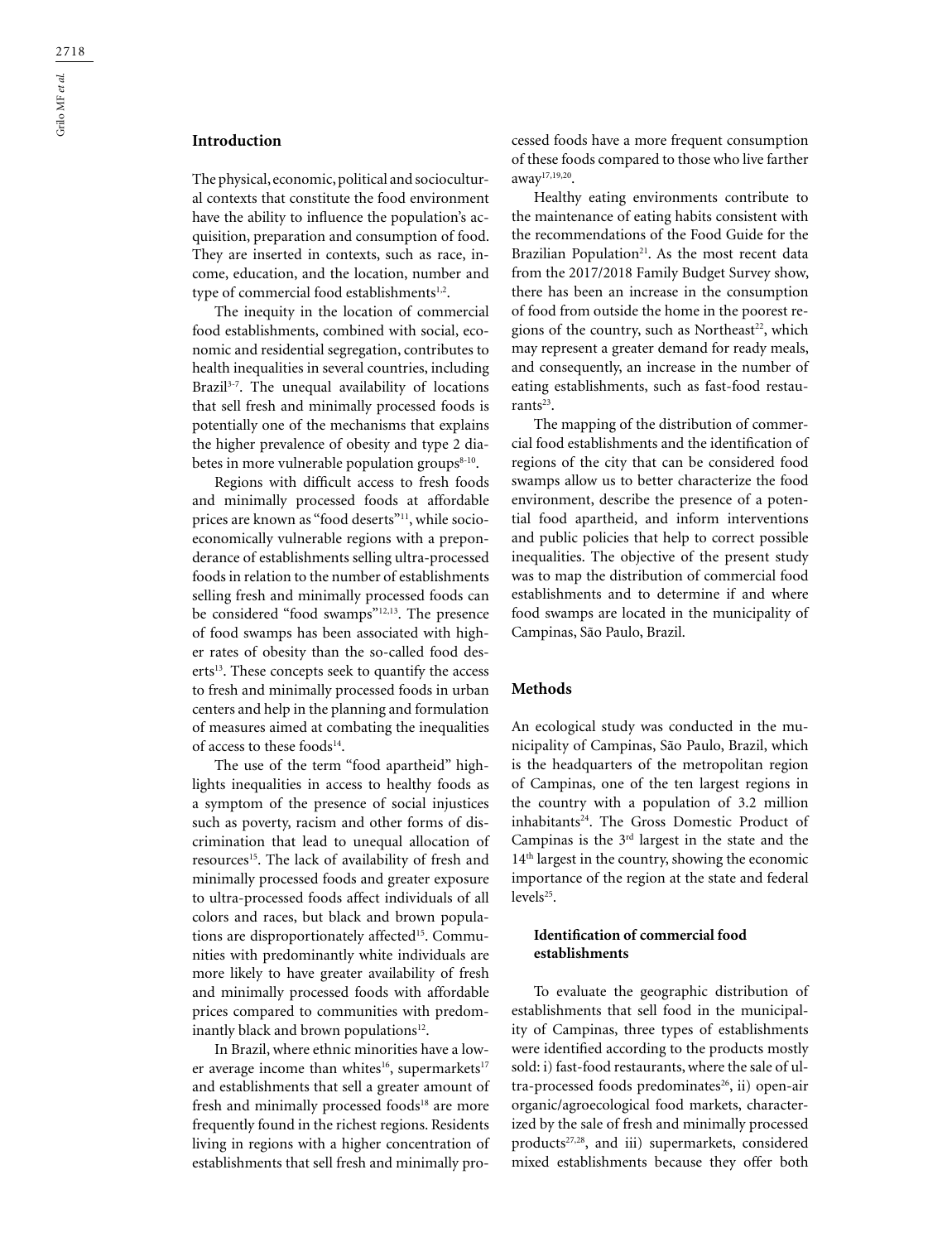fresh and minimally processed and ultra-processed foods<sup>29</sup>.

The study included the largest fast-food restaurant chains classified by *Entrepreneur*<sup>30</sup> magazine and Brazilian restaurant chains: Mc-Donalds, Bob's, Giraffas, Burger King, Pizza Hut, Subway, Habib's, Domino's, Taco Bell and KFC. Store addresses were found on the official website of each company. In addition to fast-food restaurants, stores from the four supermarket chains responsible for the highest sales volumes in the country were incorporated, according to information provided by the Euromonitor of 201731, Grupo Cassino (including the Sugarloaf and Extra Stores), Carrefour, Walmart and Dia. The regional supermarket chains Dalben, Pay Less, Covabra and Paulistan were included. Data on the location of open-air organic/agroecological food markets existing in the municipality were collected through the Campinas municipality website<sup>32</sup> and through the platform "Map of Organic Fairs" of the Brazilian Institute of Consumer Protection (*Instituto Brasileiro de Defense*  do Consumidor - IDEC)<sup>33</sup> and confirmed by the General Technical Services of Campinas (Setec), the municipality responsible for the management of open markets and municipal markets in the city. These three types of commercial food establishments were selected due to the lack of consistent secondary data on neighborhood markets and other smaller food retailers.

After identification of the establishments, the programming interface of the Google geocoding application was used to establish the geographic coordinates of each establishment. Spatial validation, i.e., the process of confirming the accuracy of geographic codes, was performed to ensure data reliability. Points identified outside the geographical boundaries of the municipality of Campinas were removed from the analysis. The data were organized between March and June 2018 and updated in January 2019.

#### **Neighborhood socioeconomic variables**

To analyze the distribution of commercial food establishments according to the socioeconomic characteristics of the neighborhoods, we used the average income of the head of the household and the proportion of black and brown minorities in the census tracts of Campinas provided by the 2010 National Demographic Census<sup>34</sup> because the cost of food is a barrier to adequate and healthy eating<sup>35</sup> and minorities face barriers that hinder their mobility<sup>36</sup>. The average income of the head of household (R\$) was categorized into five groups according to the minimum wage of R\$ 510 established on June  $15<sup>th</sup>$ , 201037. The proportion of minorities was divided into quartiles.

# **Distribution of commercial food establishments and mapping of food swamps**

The socioeconomic information of the neighborhoods and the geographic coordinates of the commercial food establishments were imported into ArcGis 10.6.1 software; using the digital mesh of the Regional Administration (RAs) of Campinas provided by Brazilian Institute of Geography and Statistics (*Instituto Brasileiro de Geografia e Estatística*)38, choropleth maps were developed to analyze the distribution of commercial food establishments according to the socioeconomic variables of the RAs. The RAs are submunicipalities divided according to the geographical position and the history of occupation of the regions to facilitate the administration of the municipality and divide the territory of Campinas into 18 regions: RA 01, 02, 03, 04, 05, 06, 07, 08, 09, 10, 11, 12 (or Ouro Verde), 13 (or Campo Grande), 14, Barão Geraldo, Joaquim Egidio, Nova Aparecida and Souzas<sup>39</sup>.

Densities of each type of commercial food establishment were identified and two indicators were developed. Indicator 1 refers to the density of fresh and minimally processed food establishments per 10,000 inhabitants in each RA. In this indicator, open-air organic/agroecological food markets and supermarkets were considered. The open-air food markets were included because they mostly sell fresh food $27,28$  and the supermarkets because they also offer fresh and minimally processed foods. Moreover, in the southeast of the country, the profile of food acquisition in supermarkets is mixed<sup>29</sup>. The index, also used by CAISAN to identify food deserts<sup>29</sup>, was calculated using the following formula:

Indicator 1:

 x 10.000 food markets +supermarkets open-air organic/agroecological RA population

Based on classifications used in Brazil and other countries that take into account the existence of regions with low physical access to establishments that sell fresh and minimally processed foods and the abundance of establishments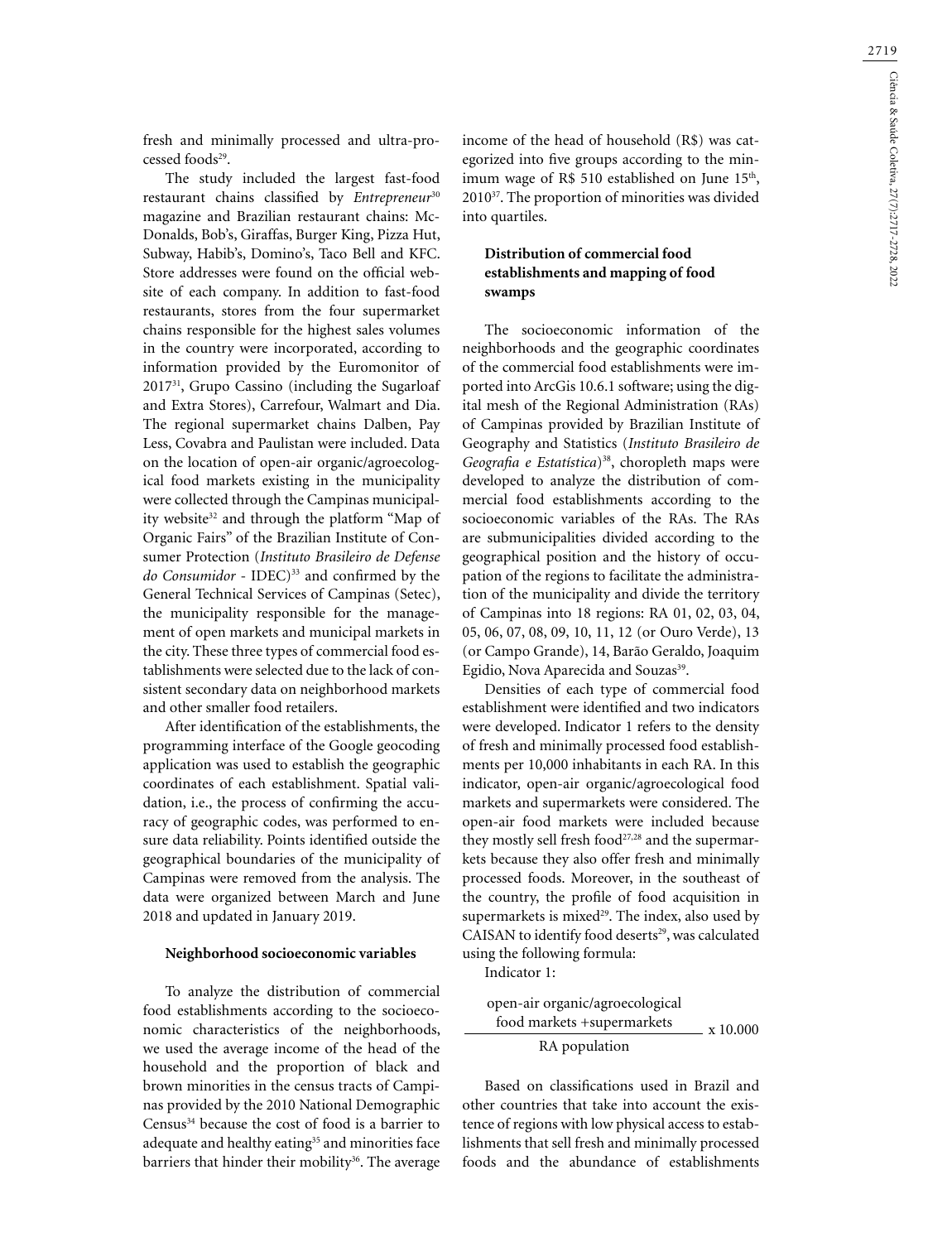that sell ultra-processed foods<sup>29,40-43</sup>, indicator 2 was created and adapted to identify the RAs of Campinas considered food swamps.

Using the formula below, we created a dichotomous variable in which the SWs had greater availability of fast-food restaurants in relation to open-air organic/agroecological food markets and supermarkets (value of the ratio greater than the median, (p50=0.332) in addition to the average income of the head of the household below the median income distribution in the municipality of Campinas (p50=R\$ 2,275) and/or the mean proportion of minorities above the median income distribution (p50=26.9%).

Indicator 2:

absolute number of fast-foods restaurants (absolute number of open-air organic/ agroecological food markets and supermarkets@> median of the municipality)

*+ average income of the head of household <median of the municipality and/or % of minorities > median of the municipality*

Choropleth maps with the results of indicators 1 and 2 were made using ArcGis 10.6.1 software.

#### **Results**

Among the commercial food establishments analyzed in Campinas, 30.3% (n=79) were fast-food, 31.4% (n=82) supermarkets, and 38.3% (n=100) open-air food markets. Of the latter, 85.0% were free fairs and 15.0% were organic/agroecological fairs. The free fairs and organic/agroecological fairs were not fixed but were held on specific days and times and at planned locations.

To evaluate the density of commercial food establishments in Campinas and map the regions of the municipality considered food swamps, municipal division of RAs were used. The RAs with the highest incomes were those with the lowest percentages of minorities (Table 1). In addition, all the establishments analyzed coexisted predominantly in the census tracts in which the head of household had a higher average income (>R\$ 1,021) and a lower proportion of minorities (<27.4%).

The highest densities of free markets, organic/agroecological markets and supermarkets were found in the central region of the municipality of Campinas and in the Souzas RA (Figure 1, Table 2).

In addition, in nine RAs, the ratio between the absolute number of fast-food restaurants and the absolute number of open-air organic/agroecological food markets and supermarkets was higher than the median ratio in the municipality (Table 2). Among these RAs, five were classified as food swamps considering the average income of the head of the household less than R\$ 2,275 and the proportion of minorities less than 26.9% (Table 2, Figure 2). The regions considered food swamps accounted for one third (32.0%) of open-air organic/agroecological food markets and 26.5% of supermarkets in the municipality.

### **Discussion**

When evaluating the distribution of commercial food establishments in the municipality of Campinas, we found evidence of inequalities in this distribution, and regions with higher income and lower percentage of minorities showed a higher concentration of all types of commercial food establishments analyzed – restaurants of fast-food, free markets and organic/agroecological and supermarkets – compared to the most vulnerable regions.

Five of a total of eighteen RAs in the municipality were considered food swamps. These RAs, which are located in the central and southern regions of the municipality of Campinas, showed indicators of social vulnerability; the ratio between the absolute number of establishments selling unhealthy foods and the absolute number of establishments with healthy options was greater than the median of ratio of the municipality.

Our results were similar to those of municipalities such as São Paulo<sup>17</sup>, Jundiaí<sup>44</sup>, Belo Horizonte<sup>18</sup>, and Juiz de Fora<sup>45</sup>, which showed that, in general, wealthier neighborhoods have a higher density of *in natura* and minimal commercial food establishments. We also found that less vulnerable regions have a higher proportion of all types of establishments<sup>45-47</sup>.

The food swamps identified in Campinas, consisting of regions of low socioeconomic status that have higher availability of ultra-processed food establishments compared to establishments selling fresh and minimally processed foods, indicate high exposure to unhealthy foods. The concept of food swamp complements the concept of food desert in that it highlights the deleterious role of competition established by the presence of establishments that sell a higher proportion of ultra-processed foods compared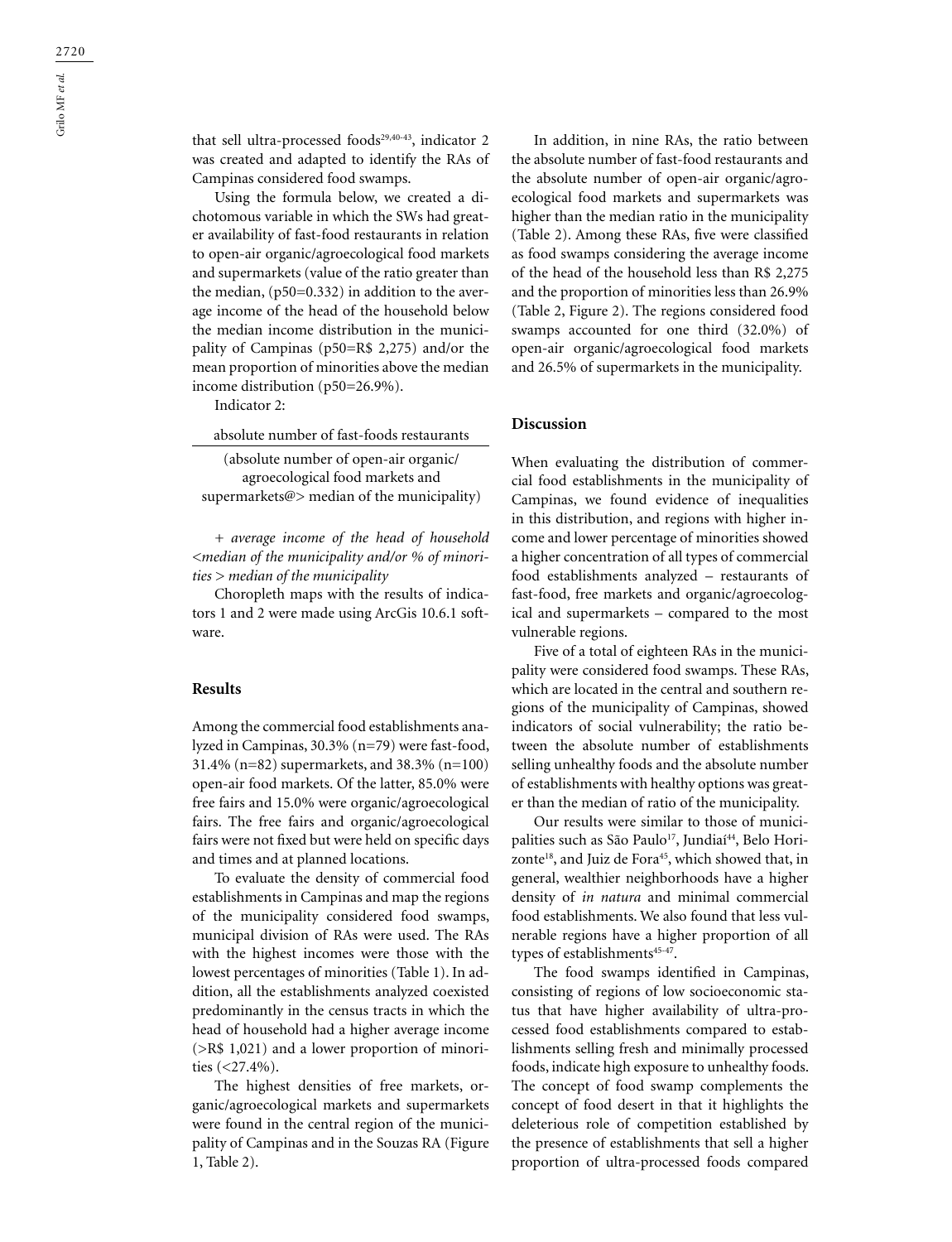|                 | Total<br>population<br>(inhabitants) | Income of the head of household (R\$) |            | Minorities (%) |            |
|-----------------|--------------------------------------|---------------------------------------|------------|----------------|------------|
| RA              |                                      | Median                                | <b>IQR</b> | Median         | <b>IQR</b> |
| 14              | 64,269                               | 3742.9                                | 1425.7     | 9349.9         | 13.7       |
| 1               | 89,813                               | 3549.6                                | 2545.9     | 4881.5         | 8.4        |
| 2               | 72,325                               | 3236.4                                | 1788.8     | 6238.1         | 11.3       |
| 3               | 132,669                              | 2933.2                                | 1770.2     | 4811.1         | 11.6       |
| Sousas          | 38,384                               | 2590.8                                | 1320.0     | 3758.8         | 26.5       |
| Barão Geraldo   | 94,230                               | 2240.4                                | 1089.5     | 3915.9         | 19.3       |
| 8               | 79,197                               | 2153.5                                | 1661.0     | 3062.3         | 13.2       |
| $\overline{4}$  | 84,460                               | 2117.4                                | 896.3      | 3212.8         | 17.6       |
| Joaquim Egídio  | 6,764                                | 1880.0                                | 1800.7     | 2442.7         | 17.5       |
| 9               | 80,036                               | 1621.3                                | 1115.5     | 2034.1         | 21.6       |
| 11              | 111,132                              | 1504.5                                | 1086.5     | 2188.0         | 27.0       |
| 10              | 80,710                               | 1450.5                                | 1026.7     | 3084.9         | 24.9       |
| 5               | 42,413                               | 1264.9                                | 867.6      | 1471.8         | 33.1       |
| 7               | 148,625                              | 1177.1                                | 856.6      | 1550.2         | 33.0       |
| 6               | 247,706                              | 1119.0                                | 810.5      | 1676.0         | 38.5       |
| Nova Aparecida  | 58,571                               | 892.0                                 | 752.5      | 1088.1         | 47.1       |
| 12/Ouro Verde   | 227,191                              | 873.9                                 | 699.0      | 1135.3         | 48.5       |
| 13/Campo Grande | 171,760                              | 828.6                                 | 697.7      | 1010.6         | 50.4       |

| Table 1. Characteristics of Regional Governments, Campinas, 2019. |  |  |
|-------------------------------------------------------------------|--|--|
|                                                                   |  |  |

RA: Regional administration; IQR: interquartile range.

Source: Authors, through data provided by the Brazilian Institute of Geography and Statistics, 2010 Census. 2010.



Figure 1. Density of open-air food markets and supermarkets per 10,000 inhabitants.

Source: Authors, through the choropleth maps provided by the Brazilian Institute of Geography and Statistics and by the location information of the commercial food establishments: public information from supermarkets and information available on the Campinas city hall website and the platform "Map of Organic Fairs" of the Brazilian Institute of Consumer Protection for open-air organic/agroecological food markets.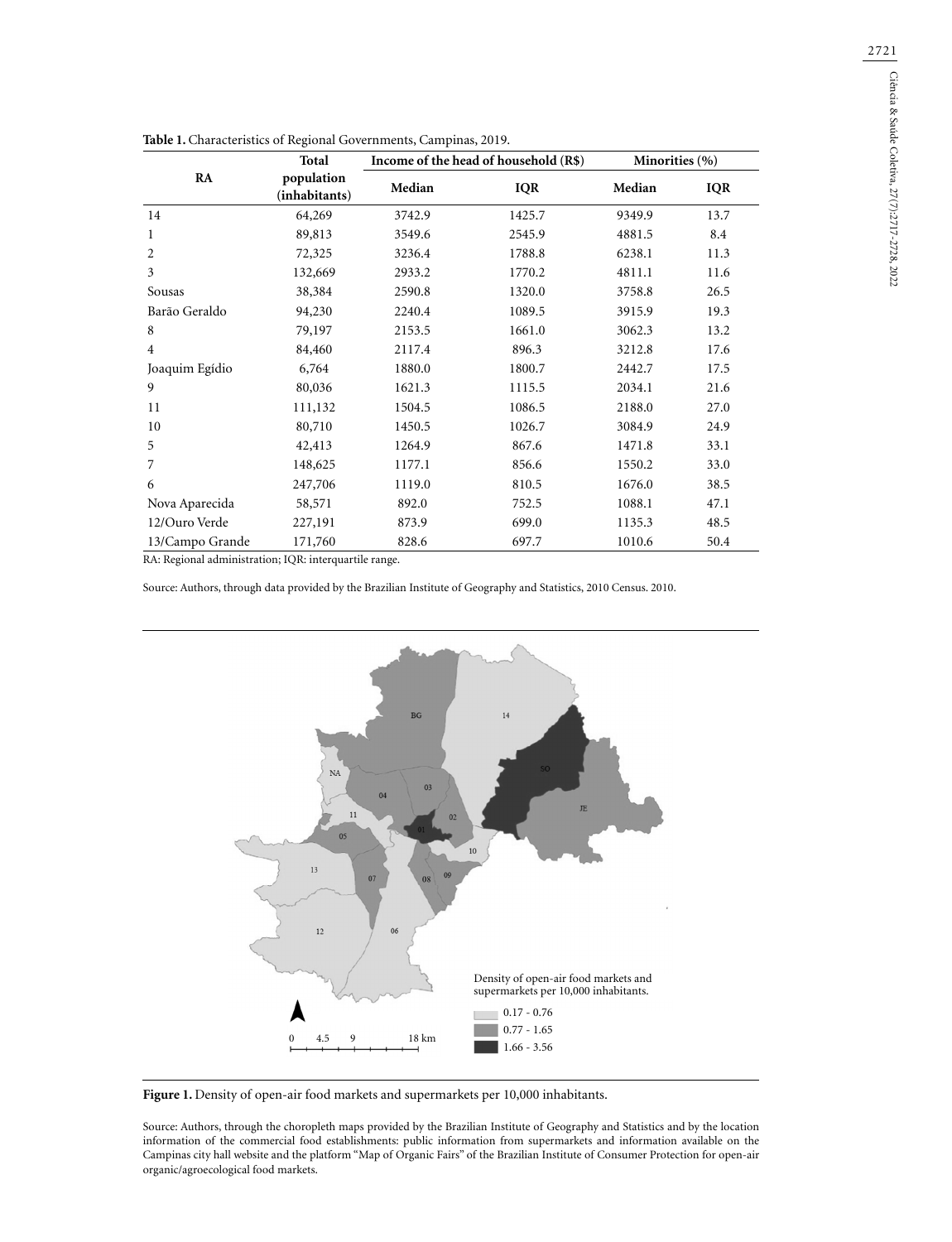| RA              | Density of open-air<br>organic/agroecological<br>food markets and<br>supermarkets/10,000<br>inhabitants | Density of fast-food<br>restaurants/10,000<br>inhabitants | Number of fast-food<br>restaurants/Number<br>of open-air organic/<br>agroecological food markets<br>+ supermarkets |
|-----------------|---------------------------------------------------------------------------------------------------------|-----------------------------------------------------------|--------------------------------------------------------------------------------------------------------------------|
| 1               | 3.56                                                                                                    | 1.45                                                      | 0.41                                                                                                               |
| 2               | 1.11                                                                                                    | 1.24                                                      | 1.13                                                                                                               |
| 3               | 1.43                                                                                                    | 1.06                                                      | 0.74                                                                                                               |
| 4               | 1.65                                                                                                    | 0.59                                                      | 0.36                                                                                                               |
| 5               | 1.18                                                                                                    | 1.18                                                      | 1.00                                                                                                               |
| 6               | 0.75                                                                                                    | 0.44                                                      | 0.58                                                                                                               |
| 7               | 1.08                                                                                                    | 0.20                                                      | 0.19                                                                                                               |
| 8               | 1.52                                                                                                    | 0.38                                                      | 0.25                                                                                                               |
| 9               | 1.00                                                                                                    | 0.37                                                      | 0.38                                                                                                               |
| 10              | 0.37                                                                                                    | 0.00                                                      | 0.00                                                                                                               |
| 11              | 0.72                                                                                                    | 0.18                                                      | 0.25                                                                                                               |
| 12/Ouro Verde   | 0.35                                                                                                    | 0.22                                                      | 0.63                                                                                                               |
| 13/Campo Grande | 0.17                                                                                                    | 0.00                                                      | 0.00                                                                                                               |
| 14              | 0.31                                                                                                    | 0.31                                                      | 1.00                                                                                                               |
| Barão Geraldo   | 1.38                                                                                                    | 0.42                                                      | 0.31                                                                                                               |
| Joaquim Egídio  | 1.48                                                                                                    | 0.00                                                      | 0.00                                                                                                               |
| Nova Aparecida  | 0.51                                                                                                    | 0.00                                                      | 0.00                                                                                                               |
| Sousas          | 2.34                                                                                                    | 0.00                                                      | 0.00                                                                                                               |

**Table 2.** Density of commercial food establishments, Campinas, 2019.

RA: Regional administration.

Source: Authors, through the choropleth maps provided by the Brazilian Institute of Geography and Statistics and by the location information of the food commercial establishments: public information on fast-food restaurants and supermarkets, and information available through the website of the city of Campinas and the platform "Map of Organic Fairs" of the Brazilian Institute of Consumer Protection for the open-air organic/agroecological food markets.

to mixed establishments and that sell primarily fresh and minimally processed foods<sup>48</sup>. Evidence suggests that food swamps may play an even more relevant role than food deserts in contributing to the prevalence of obesity, diabetes and health inequities<sup>13,42,49</sup>.

Individuals living in regions with limited access to fresh and minimally processed foods, such as food swamps, also have worse access to health services, transportation, parks and leisure facilities<sup>50</sup> and higher rates of food and nutritional insecurity<sup>51</sup>. In Brazil, in households with low income, food and nutritional insecurity is even more aggravated among households headed by women and with black residents<sup>52</sup>.

Despite the classification of supermarkets as establishments that offer fresh and minimally processed foods $29$ , it is important to note that currently, most of these establishments are not restricted to selling only one type of product, i.e., ultra-processed foods occupy the largest portion of supermarket offerings<sup>53</sup>. Advertising strategies

and high exposure to ultra-processed foods can influence the choice of these foods at the time of purchase54-56. Due to convenience and affordable prices, in addition to structural changes in food supply chains, supermarkets supply an increasing share of fresh and minimally processed foods purchased in Brazil and other Latin American countries<sup>56,57</sup>.

Considering the differences in the food environment between countries<sup>57,58</sup>, it is possible to observe similarities and differences when comparing the food environment of large Brazilian metropolises and other countries. In the United States, for example, fewer supermarkets and more fast-food restaurants and convenience stores are located in neighborhoods with higher proportions of low-income residents compared to wealthier neighborhoods<sup>59</sup>. In addition, in the regions with the highest proportion of blacks, the availability of supermarkets corresponds to half of that found in the regions with the highest proportion of whites<sup>3,60</sup>. On the other hand,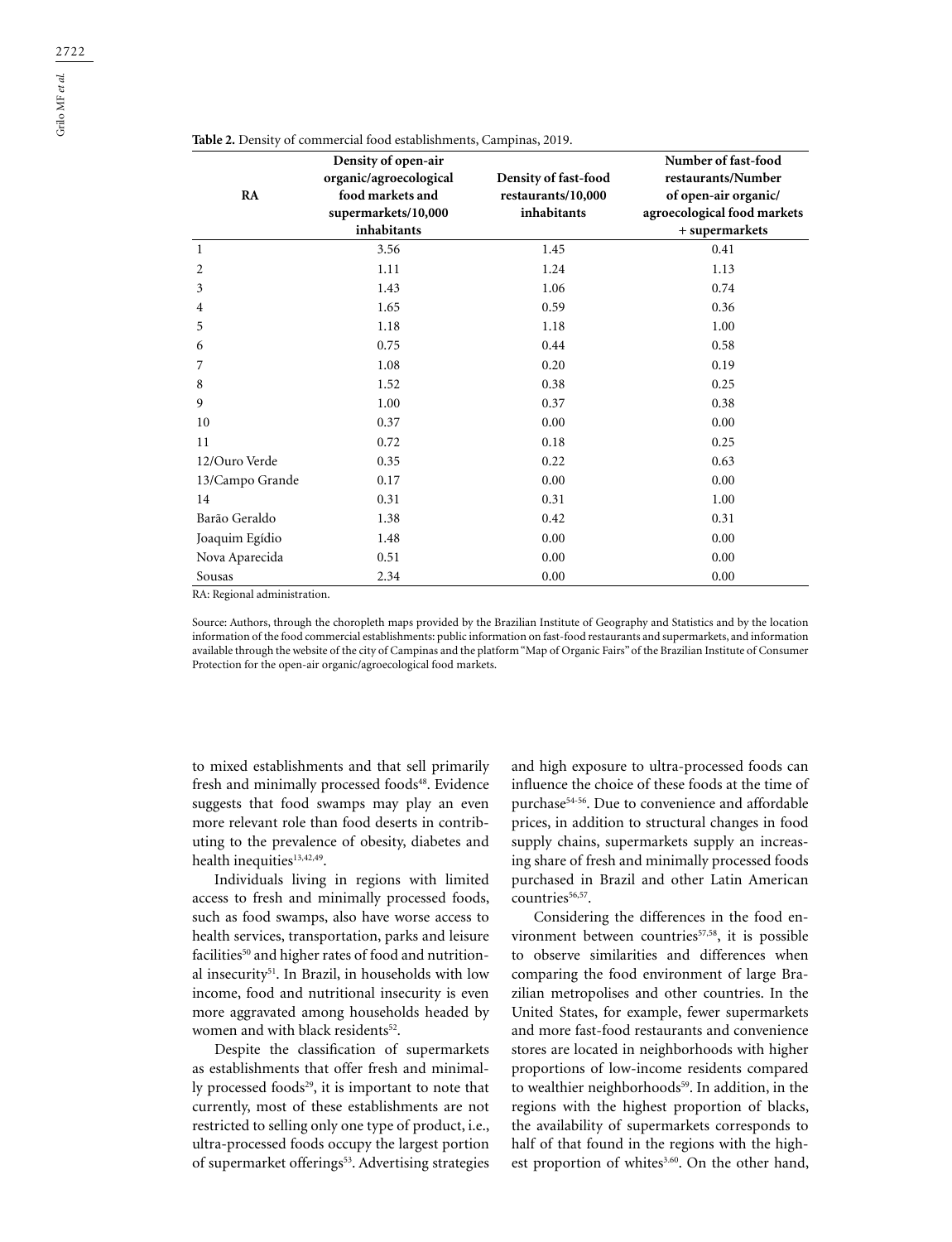

Figure 2. Food swamps.

Source: Authors, through the choropleth maps provided by the Brazilian Institute of Geography and Statistics and by the location information of the commercial food establishments: public information of fast-food restaurants and supermarkets and information available on the city hall website of the city of Campinas and through the "Map of Organic Fairs" platform of the Brazilian Institute of Consumer Protection for open-air organic/agroecological food markets.

in New Zealand and Canada, there is a higher density of different types of establishments, such as supermarkets and fast-food restaurants, in more vulnerable regions than in less vulnerable regions<sup>61-65</sup>. The term "food apartheid" therefore arises to reinforce that food environments are the result of social and racial policies and injustices<sup>14</sup>, highlighting the discriminatory political structures of the past and present that affect food access<sup>14</sup>.

Many factors influence the location of commercial establishments, including the income of residents, proximity to potential consumers, traffic and access facilities, location of competitors, and characteristics of the property<sup>66</sup>. Urban planning tools can assist in food equity<sup>12</sup>.

Promoting healthy eating habits, therefore, requires a combination of multilevel strategies<sup>67</sup>,

including improving the local food environment, which can be achieved by restricting establishments that essentially sell ultraprocessed foods in areas close to schools<sup>68,69</sup>, increasing the number of open-air food markets, and extending their opening hours to meet residents' needs and providing incentive programs and/or subsidies to encourage the purchase of food in these locations<sup>70,71</sup>. Our results may contribute to the design of local policies by identifying priority regions.

The present study is not without limitations. The geographical division of municipalities, widely used in the literature $17,72$ , is important for the characterization of the food environment but does not necessarily reflect the eating experiences of individuals<sup>45</sup>. In addition, we used a restricted spectrum of types of commercial food establish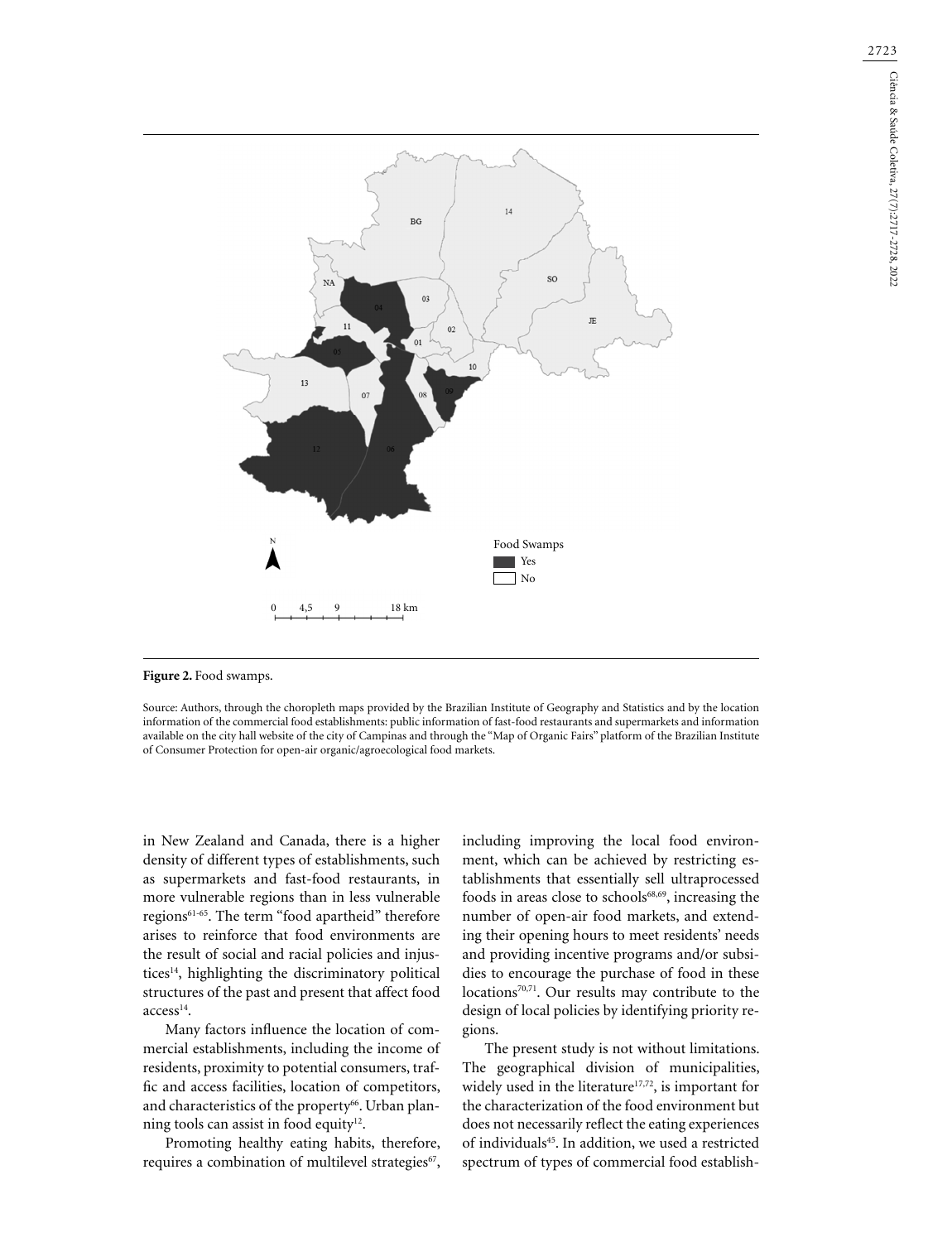ments due to the lack of reliable secondary data on the location of bars, small cafeterias, grocery stores, neighborhood markets, and candy stores. However, the identification of potential priority areas for the implementation of public policies allows assisting the government and civil society in directing local actions. We did not collect data on the supply and price of food sold in each of the establishments individually to better characterize them. However, the growing literature in the area allows us to classify the commercial food establishments studied as more or less healthy according to the proportion of ultra-processed foods vs. natural and minimally processed foods they offered their consumers<sup>17,29,73</sup>.

In addition, the cross-sectional design of the study does not allow us to infer the causes of the inequalities found, but it corroborates the findings of several other studies in the country17,18. Studies with experimental and quasi-experimental designs, which allow conclusions about the effects of the local retail environment on food purchasing and consumption behaviors, have found that the opening of a new supermarket in an area previously considered a food desert was associated with an improvement in food and nutritional security and decreased consumption of sugary

foods among beneficiaries of a food aid program in the United States<sup>74</sup> and a lower prevalence of diabetes when compared to a counterfactual<sup>75</sup>.

These findings demonstrate the potential effect of changes in the food environment and diet of populations living in more vulnerable areas and with less access to fresh and minimally processed foods among beneficiaries of income transfer programs. The combination of measures that affect both the supply and demand for fresh and minimally processed foods should therefore be stimulated to enhance their effectiveness. Finally, evaluations of food marshes, especially in low- and middle-income countries, should be refined to support new studies on the association between the distribution of commercial food establishments, food consumption, and health outcomes<sup>76</sup>.

In Campinas, the most vulnerable regions had a lower concentration of all types of commercial food establishments compared to the less vulnerable regions. Approximately one-third of the RAs of Campinas were considered food swamps and should be prioritized in public policies and local interventions aimed at promoting the equitable distribution of fresh and minimally processed foods.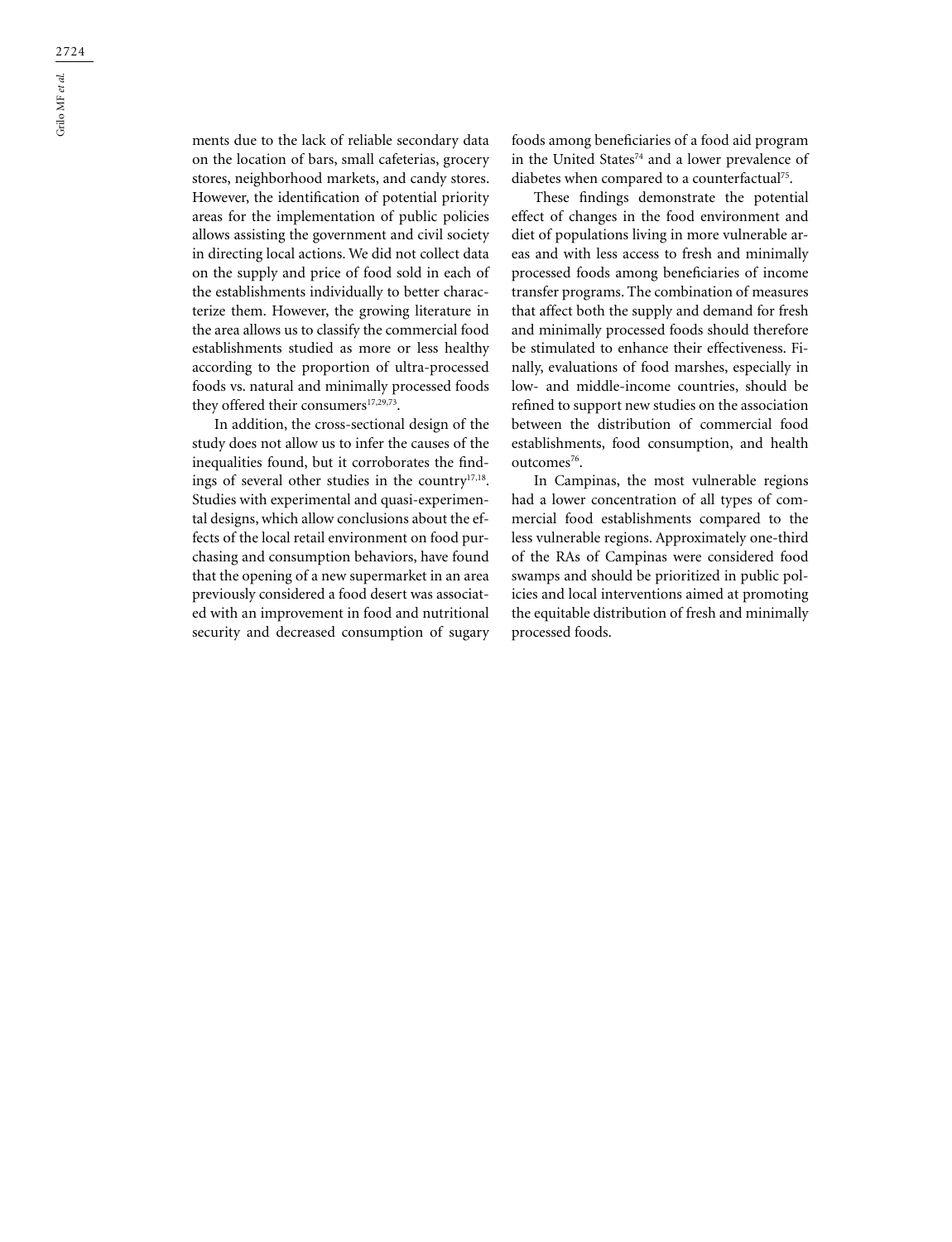# **Collaborations**

MF Grilo, C Menezes and AC Duran worked on the study design, data analysis and interpretation. MF Grilo and C Menezes worked on the literature review and writing of the article. AC Duran worked on the final revision of the text. All authors approved the final version.

# **Funding**

Thanks to the Coordenação de Aperfeiçoamento de Pessoal de Nível Superior (CAPES) and the Conselho Nacional de Desenvolvimento Científico e Tecnológico (CNPq) for the scholarships for Graduate Studies and Scientific Initiation to MF Grilo and C Menezes, respectively.

### **References**

- 1. Food and Agriculture Organization of the United States (FAO). *Nutrition and food systems. A report by the High Level Panel of Experts on Food Security and Nutrition of the Committee on World Food Security. HLPE Report 12* [Internet]. 2017 [cited 2019 ago 12]. Available from: http://www.fao.org/cfs/cfs-hlpe.
- 2. Jallinoja P. The public health relevance of food consumption and food environments. *Scand J Public Health* 2019; 47(5):475-476.
- 3. Powell LM, Slater S, Mirtcheva D, Bao Y, Chaloupka FJ. Food store availability and neighborhood characteristics in the United States. *Prev Med* 2007; 44(3):189-195.
- 4. Lopes F. Para além da barreira dos números: desigualdades raciais e saúde. *Cad Saude Publica* 2005; 21:1595-1601.
- 5. Moore LV, Diez Roux AV, Nettleton JA, Jacobs DR Jr. Associations of the local food environment with diet quality--a comparison of assessments based on surveys and geographic information systems: the multi -ethnic study of atherosclerosis. *Am J Epidemiol* 2008; 167(8):917-924.
- 6. Drewnowski A. Obesity, diets, and social inequalities. *Nutr Rev* 2009; 67(Supl. 1):36-39.
- 7. Assari S. Unequal Gain of Equal Resources across Racial Groups. *Int J Health Policy Manag* 2018; 7(1):1-9.
- 8. Alexei V, Cavalcanti AM, Pecoits Filho R, Précoma DB. Socioeconomic Status: The Missing Link Between Obesity and Diabetes Mellitus? *Curr Diabetes Rev*  2018; 14(4):321-326.
- 9. Freitas IC, Moraes SA. Social vulnerability effect over obesity anthropometric indexes: results from population-based epidemiological study. *Rev Bras Epidemiol* 2016; 19(2):433-450.
- 10. Diderichsen F. The Epidemiology of the Diabetes: Depression Comorbidity in Brazil - Inequality and Interaction. In: Faintuch J, Faintuch S, editors. *Obesity and Diabetes*. Berlin: Springer, Cham; 2020. p. 457- 470.
- 11. Cummins S, Macintyre S. "Food deserts"- evidence and assumption in health policy making. *BMJ* 2002; 325(7361):436-438.
- 12. Daley B. *How urban planning and housing policy helped create 'food apartheid' in US cities* [Internet]. 2021 [cited 2019 set 16]. Available from: https://theconversation.com/how-urban-planning-and-housing-policy-helped-create-food-apartheid-in-us-cities-154433.
- 13. Cooksey-Stowers K, Schwartz MB, Brownell KD. Food Swamps Predict Obesity Rates Better Than Food Deserts in the United States. *Int J Environ Res Public Health* 2017; 14(11):1366.
- 14. Campus Environmental Center. *'Food Apartheid' (not 'Desert')* [Internet]. 2021 [cited 2021 abr 16]. Available from: https://utenvironment.org/projects/ microfarm/food-justice/glossary/food-apartheidnot-desert.
- 15. Brones A. *Food apartheid: the root of the problem with America's groceries* [Internet]. 2018 [cited 2021 abr 16]. Available from: https://www.theguardian.com/ society/2018/may/15/food-apartheid-food-deserts-racism-inequality-america-karen-washington-interview.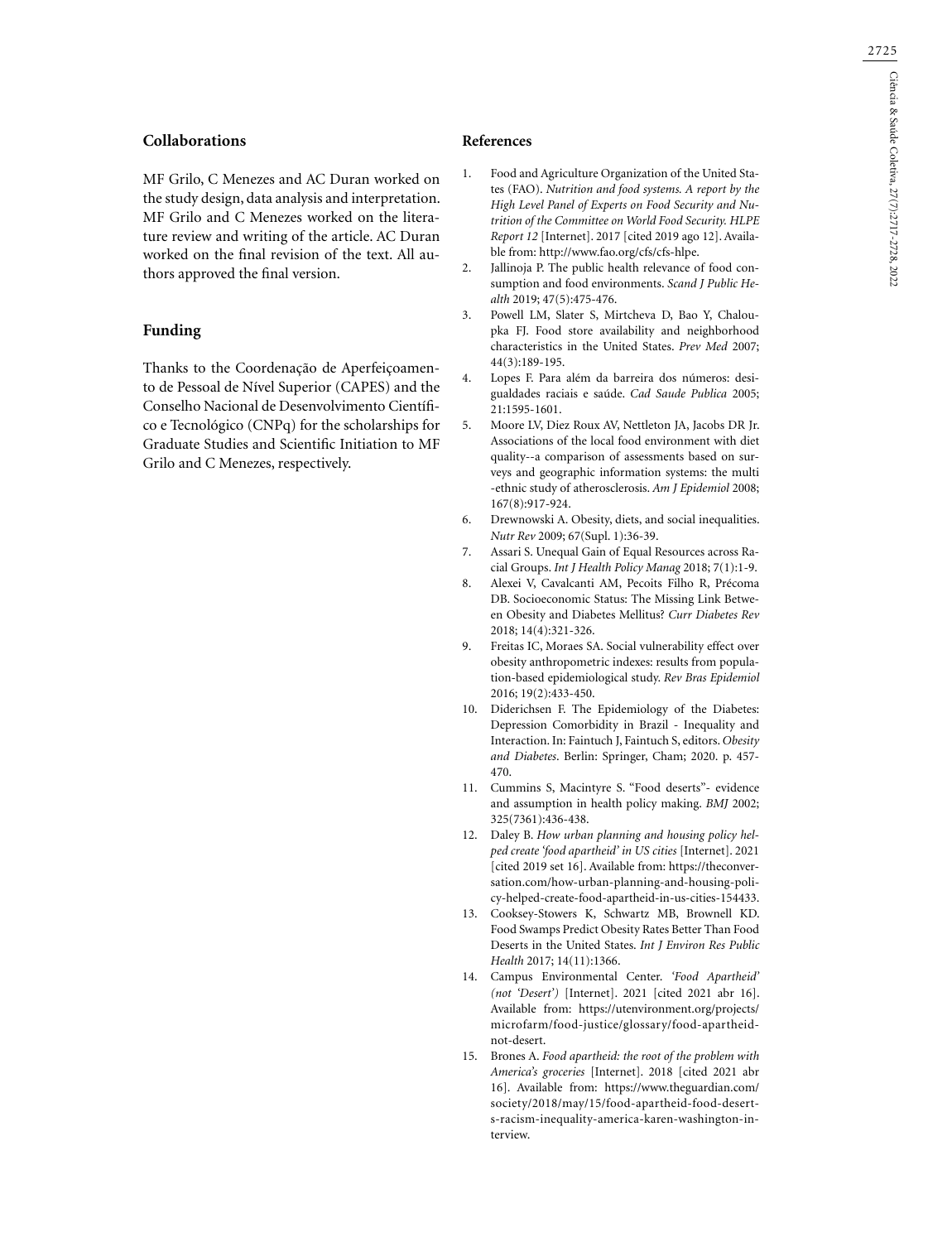- 16. Osorio RG. *A desigualdade racial da pobreza no Brasil. Texto para Discussão*. Rio de Janeiro: Ipea; 2019.
- 17. Duran AC, Diez Roux AV, Latorre MdRDO, Jaime PC. Neighborhood socioeconomic characteristics and differences in the availability of healthy food stores and restaurants in Sao Paulo, Brazil. *Health Place* 2013; 23:39-47.
- 18. Lopes ACS, Menezes MCd, Araújo ML. Food environment and access to fruits and vegetables: "A metropolis into perspective". *Saude Soc* 2017; 26(3):764-773.
- 19. Vedovato GM, Trude ACB, Kharmats AY, Martins PA. Degree of food processing of household acquisition patterns in a Brazilian urban area is related to food buying preferences and perceived food environment. *Appetite* 2015; 87:296-302.
- 20. Leite FHM, Cremm EC, Abreu DSC, Oliveira MA, Budd N, Martins PA. Association of neighbourhood food availability with the consumption of processed and ultra-processed food products by children in a city of Brazil: a multilevel analysis. *Public Health Nutr* 2018; 21(1):189-200.
- 21. Brasil. Ministério da Saúde (MS). *Guia alimentar para a população brasileira*. 2014 [acessado 2020 nov 1]. Disponível em: https://bvsms.saude.gov.br.
- 22. Instituto Brasileiro de Geografia e Estatística (IBGE). *Pesquisa de Orçamentos Familiares 2017-2018 – POF* [Internet]. 2020 [acessado 2020 nov 1]. Disponível em: https://biblioteca.ibge.gov.br.
- 23. Bezerra IN, Moreira TMV, Cavalcante JB, Souza AdM, Sichieri R. Food consumed outside the home in Brazil according to places of purchase. *Rev Saude Publica* 2017; 51(0):15.
- 24. Instituto Brasileiro de Geografia e Estatística (IBGE). *Estimativas de População* [Internet]. 2018 [acessado 2020 nov 3]. Disponível em: https://www.ibge.gov.br.
- 25. Instituto Brasileiro de Geografia e Estatística (IBGE). *Cidades* [Internet]. 2021 [acessado 2020 nov 3]. Disponível em: https://cidades.ibge.gov.br.
- 26. Liu J, Rehm CD, Micha R, Mozaffarian D. Quality of Meals Consumed by US Adults at Full-Service and Fast-Food Restaurants, 2003–2016: Persistent Low Quality and Widening Disparities. *J Nutr* 2020; 150(4):873-883.
- 27. Watanabe MA, Luiz AJB, Abreu LSd. *Preços de hortifrutis convencionais e orgânicas em feiras livres e supermercado de Barão Geraldo, Campinas, SP, Brasil* [Internet]. 2018 [acessado 2020 out 5]. Disponível em: https://www.embrapa.br/busca-de-publicacoes/-/ publicacao/1105340/precos-de-hortifrutis-convencionais-e-organicas-em-feiras-livres-e-supermercado-de-barao-geraldo-campinas-sp-brasil.
- 28. Ueno VA, Fagundes GG, Habib M. Análise comparativa das feiras livres convencionais e orgânicas no município de Campinas (SP). *Cad Agroecologia* 2016;  $10(3):1-5.$
- 29. Câmara Interministerial de Segurança Alimentar e Nutricional. *Mapeamento dos desertos alimentares no Brasil* [Internet]. 2018 [acessado 2019 nov 12]. Disponível em: https://aplicacoes.mds.gov.br.
- 30. Entrepreneur. *The Top Food Franchises of 2019* [Internet]. [cited 2020 out 5]. Available from: https://www. entrepreneur.com/article/333376.
- 31. Euromonitors International. *Grocery Retailers in Brazil* [Internet]. Vilnius, Lithuania; 2016 [cited 2020 out 5]. Available from: https://www.euromonitor.com.
- 32. Campinas. *Serviços Técnicos Gerais. Feira livre* [Internet]. 2019 [cited 2020 out 5]. Available from: https:// setec.sp.gov.br/site/solo-feira.
- 33. Instituto Brasileiro de Defesa do Consumidor. *Mapa de feiras orgânicas* [Internet]. 2018 [acessado 2020 out 5]. Disponível em: https://feirasorganicas.org.br/.
- 34. Instituto Brasileiro de Geografia e Estatística (IBGE). *Operação censitária. Censo 2010* [Internet]. [acessado 2019 ago 3]. Disponível em: https://censo2010.ibge. gov.br/.
- 35. Ricardo CZ, Claro RM. Custo da alimentação e densidade energética da dieta no Brasil, 2008-2009. *Cad Saude Publica* 2012; 28:2349-2361.
- 36. Vargas JHC. Apartheid brasileiro: raça e segregação residencial no Rio de Janeiro. *Rev Antropol* 2005; 48:75-131.
- 37. Brasil. Lei nº 12.255, de 15 de junho de 2010. Dispões sobre o salário mínimo a partir de 1º de janeiro de 2010, estabelece diretrizes para a política de valorização do salário mínimo entre 2012 e 2023 e revoga a Lei nº 11.944, de 28 de maio de 2009. *Diário Oficial da União*; 2010.
- 38. Instituto Brasileiro de Geografia e Estatística (IBGE). *Mapas. Malhas Digitais* [Internet]. 2019 [acessado 2019 jun 7]. Disponível em: https://www.ibge.gov.br.
- 39. Campinas. *Coordenadoria das Administrações Regionais* [Internet]. 2019 [acessado 2019 jun 5]. Disponível em: https://www.campinas.sp.gov.br/governo/ infraestrutura/departamentos/coar.php.
- 40. Census Tract Level State Maps of the Modified Retail Food Environment Index (mRFEI) [Internet]. 2011 [acessado 2019 jun 1]. Disponível em: https://www. cdc.gov.
- 41. Luan H, Law J, Quick M. Identifying food deserts and swamps based on relative healthy food access: a spatio-temporal Bayesian approach. *Int J Health Geogr*  2015; 14(1):37.
- 42. Hager ER, Cockerham A, O'Reilly N, Harrington D, Harding J, Hurley KM, Black MM. Food swamps and food deserts in Baltimore City, MD, USA: associations with dietary behaviours among urban adolescent girls. *Public Health Nutr* 2017; 20(14):2598-2607.
- 43. Mui Y, Jones-Smith JC, Thornton RLJ, Pollack Porter K, Gittelsohn J. Relationships between Vacant Homes and Food Swamps: A Longitudinal Study of an Urban Food Environment. *Int J Environ Res Public Health* 2017; 14(11):1426.
- 44. Fortes MF, Borges CA, Miranda WCd, Jaime PC. Mapeando as desigualdades socioeconômicas na distribuição do comércio varejista local. *SAN* 2018; 25(3):45-58.
- 45. Leite MA, Assis MM, Carmo AS, Nogueira MC, Pereira Netto M, Mendes LL. Inequities in the urban food environment of a Brazilian city. *Food Security* 2021; 13(3):539-549.
- 46. Honório OS, Horta PM, Mendes LL. *Desertos e pântanos alimentares em uma metrópole brasileira* [dissertação]. Belo Horizonte: Universidade Federal de Minas Gerais; 2020.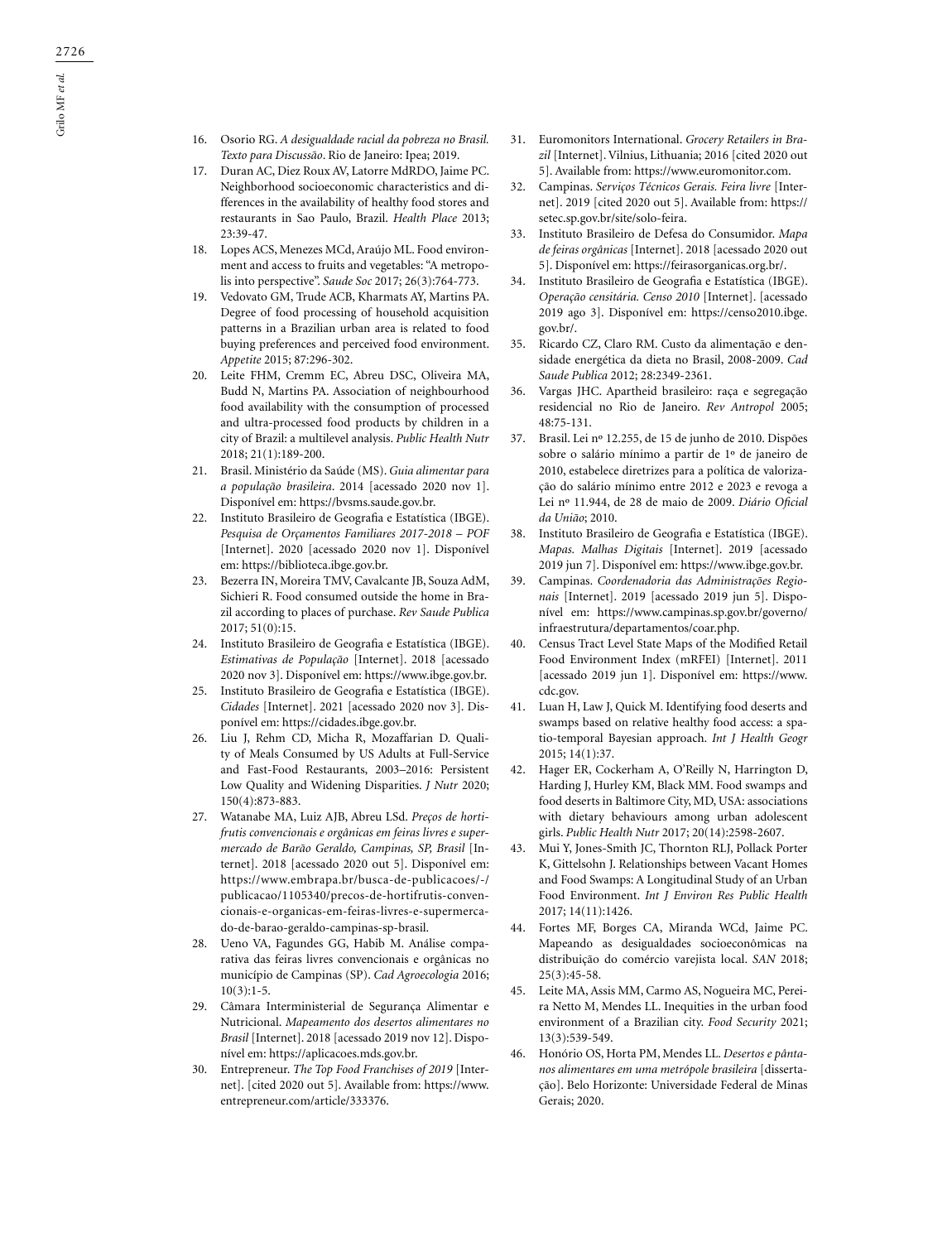- 47. Jaime PC, Duran AC, Sarti FM, Lock K. Investigating environmental determinants of diet, physical activity, and overweight among adults in Sao Paulo, Brazil. *J Urban Health* 2011; 88(3):567-581.
- 48. Ghosh-Dastidar B, Cohen D, Hunter G, Zenk SN, Huang C, Beckman R, Dubowitz T. Distance to store, food prices, and obesity in urban food deserts. *Am J Prev Med* 2014; 47(5):587-595.
- 49. Phillips AZ, Rodriguez HP. U.S. county "food swamp" severity and hospitalization rates among adults with diabetes: A nonlinear relationship. *Soc Sci Med* 2020; 249:112858.
- 50. United States Department of Agriculture. *Characteristics and Influential Factors of Food Deserts* [Internet]. 2012 [cited 2019 nov 2]. Available from: https://www. ers.usda.gov.
- 51. Brito AP, Lima VN, Silva EGCM, Rêgo AS, Dias LPP, Silva JS, Carvalho WRC, Barbosa JMA. Fatores associados à Insegurança Alimentar e Nutricional em comunidade carente. *Rev Bras Promo Saude* 2020; 33:10415.
- 52. Marin-Leon L, Francisco PMSB, Segall-Corrêa AM, Panigassi G. Bens de consumo e insegurança alimentar: diferenças de gênero, cor de pele autorreferida e condição socioeconômica. *Rev Bras Epidemiol* 2011; 14:398-410.
- 53. Borges CA, Cabral-Miranda W, Constante Jaime P. Urban Food Sources and the Challenges of Food Availability According to the Brazilian Dietary Guidelines Recommendations. *Sustainability* 2018; 10(12):4643.
- 54. Charlton EL, Kähkönen LA, Sacks G, Cameron AJ. Supermarkets and unhealthy food marketing: An international comparison of the content of supermarket catalogues/circulars. *Prev Med* 2015; 81:168-173.
- 55. Camargo AM, Farias JP, Mazzonetto AC, Dean M, Fiates GMR. Content of Brazilian supermarket circulars do not reflect national dietary guidelines. *Health Promot Int* 2019; 35(5):1052-1060.
- 56. Machado PP, Claro RM, Canella DS, Sarti FM, Levy RB. Price and convenience: The influence of supermarkets on consumption of ultra-processed foods and beverages in Brazil. *Appetite* 2017; 116:381-388.
- 57. Popkin BM, Reardon T. Obesity and the food system transformation in Latin America. *Obesity Rev* 2018; 19(8):1028-1064.
- 58. Duran AC, Mialon M, Crosbie E, Jensen ML, Harris JL, Batis C, Corvalán C, Taillie LS. Food environment solutions for childhood obesity in Latin America and among Latinos living in the United States. *Obes Rev* 2021; 22(Supl. 3):e13237.
- 59. Morland K, Wing S, Diez Roux A, Poole C. Neighborhood characteristics associated with the location of food stores and food service places. *Am J Prev Med* 2002; 22(1):23-29.
- 60. Franco M, Diez Roux AV, Glass TA, Caballero B, Brancati FL. Neighborhood Characteristics and Availability of Healthy Foods in Baltimore. *Am J Prev Med* 2008; 35(6):561-567.
- 61. Smoyer-Tomic KE, Spence JC, Raine KD, Amrhein C, Cameron N, Yasenovskiy V, Cutumisu N, Hemphill E, Healy J. The association between neighborhood socioeconomic status and exposure to supermarkets and fast food outlets. *Health Place* 2008; 14(4):740- 754.
- 62. Black J, Carpiano R, Fleming S, Lauster N. Exploring the distribution of food stores in British Columbia: Associations with neighbourhood socio-demographic factors and urban form. *Health Place* 2011; 17:961-970.
- 63. Polsky JY, Moineddin R, Glazier RH, Dunn JR, Booth GL. Foodscapes of southern Ontario: neighbourhood deprivation and access to healthy and unhealthy food retail. *Can J Public Health* 2014; 105(5):e369-e375.
- 64. Sushil Z, Vandevijvere S, Exeter DJ, Swinburn B. Food swamps by area socioeconomic deprivation in New Zealand: a national study. *Int J Public Health* 2017; 62(8):869-877.
- 65. Yang M, Wang H, Qiu F. Neighbourhood food environments revisited: When food deserts meet food swamps. *Can Geogr* 2020; 64(1):135-154.
- 66. Sfredo JM, Pereira LN, Moraes PRP, Dalmau M. *Análise de fatores relevantes quanto à localização de empresas: comparativo entre uma indústria e uma prestadora de serviços com base nos pressupostos teóricos* [Internet]. 2006 [acessado 2021 mar 12]. Disponível em: http://www.abepro.org.br/biblioteca/ENEGEP2006\_ TR530355\_8296.pdf.
- 67. World Cancer Research Fund International. *Our Policy Framework to Promote Healthy Diets & Reduce Obesity* [Internet]. 2020 [cited 2021 mar 12]. Available from: https://www.wcrf.org/policy/policy-databases/ nourishing-framework/.
- 68. Henriques P, Alvarenga CRT, Ferreira DM, Dias PC, Soares DDSB, Barbosa RMS, Burlandy L. Food environment surrounding public and private schools: an opportunity or challenge for healthy eating? *Cien Saude Colet* 2021; 26(8):3135-3145.
- 69. Peres C, Costa BVL, Pessoa MC, Honório OS, Carmo ASD, Silva TPRD, Gardone DS, Meireles AL, Mendes LL. Community food environment and presence of food swamps around schools in a Brazilian metropolis. *Cad Saude Publica* 2021; 37(5):e00205120.
- 70. Atoloye AT, Savoie-Roskos MR, Durward CM. Higher Fruit and Vegetable Intake Is Associated with Participation in the Double Up Food Bucks (DUFB) Program. *Nutrients* 2021; 13(8):2607.
- 71. Rummo PE, Lyerly R, Rose J, Malyuta Y, Cohen ED, Nunn A. The impact of financial incentives on SNAP transactions at mobile produce markets. *Int J Behav Nutr Phys Act* 2021; 18(1):26.
- 72. Gould AC, Apparicio P, Cloutier MS. Classifying neighbourhoods by level of access to stores selling fresh fruit and vegetables and groceries: identifying problematic areas in the city of Gatineau, Quebec. *Can J Public Health* 2012; 103(6):e433-e437.
- 73. Borges CA, Gabe KT, Jaime PC. Consumer Food Environment Healthiness Score: Development, Validation, and Testing between Different Types of Food Retailers. *Int J Environ Res Public Health* 2021; 18(7):3690.
- 74. Cantor J, Beckman R, Collins RL, Dastidar MG, Richardson AS, Dubowitz T. SNAP Participants Improved Food Security And Diet After A Full-Service Supermarket Opened In An Urban Food Desert. *Health Aff* 2020; 39(8):1386-1394.